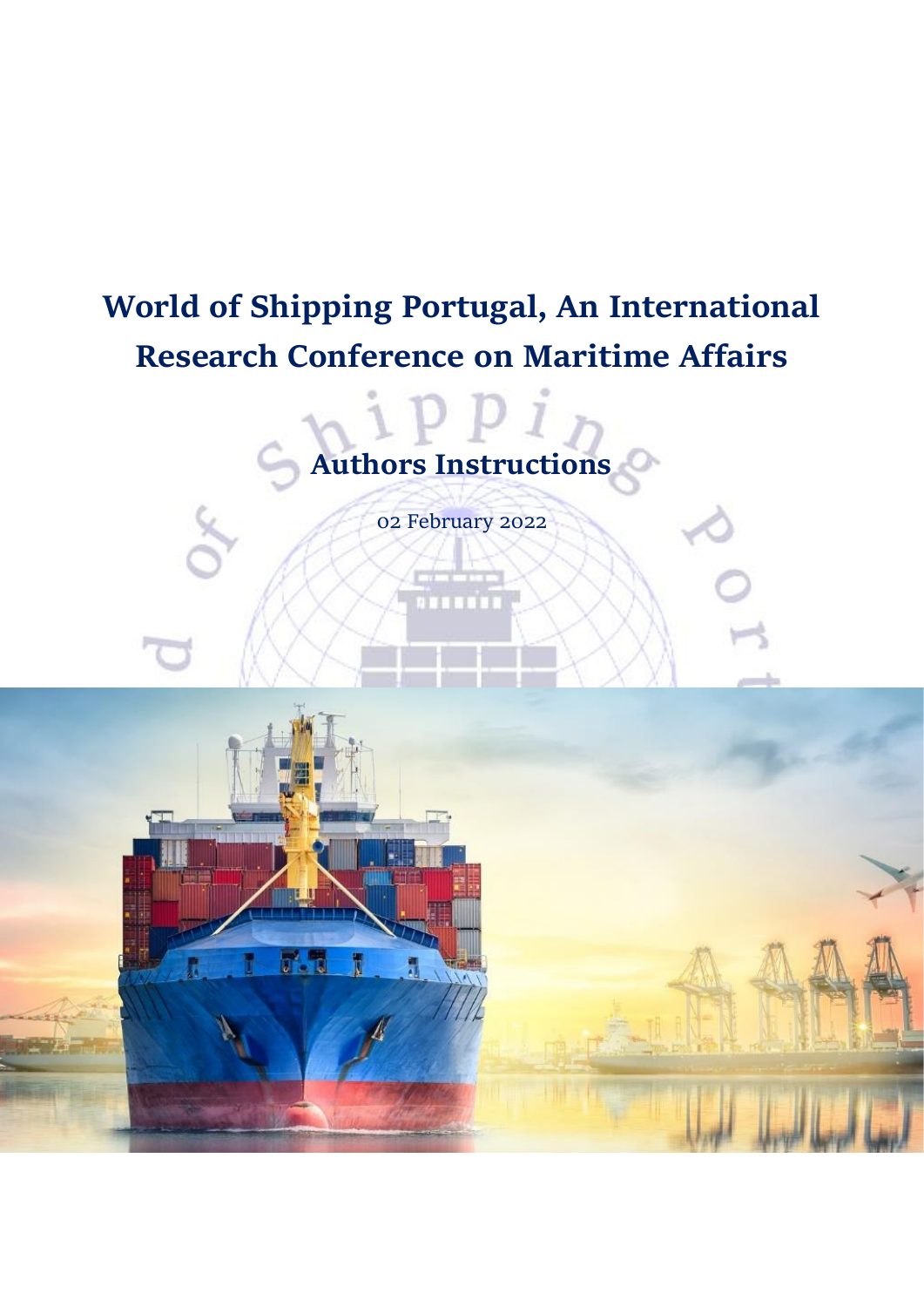## **Authors' Instructions**

#### **INTRODUCTION**

Please read the Authors' instructions presented below; their fulfilment will ease the peer review process. The purpose of nearly all writing is to communicate and to communicate well. Authors must consider both what they want to communicate and whom they hope to communicate. Write clearly and concisely, stating objectives and defining terms/assumptions. If English is not the author's native language, please look for help. The objective is to gather high-quality research work that is seen as a reference for the international research community.

#### **CITING REFERENCES IN THE TEXT**

Citing sources strengthens the authority of an author's work by demonstrating that he/she has considered others' opinions and ideas to form his/her own. In addition, it gives the reader valuable information, indicating where he/she may go to get further information on that subject. For many researchers, the list of cited references at the end of a relevant article or book is the single most valuable item they can come across in their research. Therefore, accuracy in citing references is highly regarded and essential in helping others locate the materials you used in your research.

Please follow the rules below:

Citation of references in the text should consist of the author's last name and date of publication, without punctuation, enclosed within parentheses. For example, 'According to Jones (1979)' or simply (Jones 1979). Also, they should be inserted before punctuation or at a logical break in the sentence.

If more than one citation is used, please separate them with semicolons, and list them alphabetically. For example (Boston 1981; Brown 1980).

Please introduce the page number as 'p.32' if a direct quote is used.

Use **et al.** for works by more than two authors. For example, 'Cockburn et al. 1995 have found that  $\qquad$ 

If two or more works by the same author are used and have been published in the same year, please distinguish them by placing a, b and so forth after the year. For example (Carr 2000a;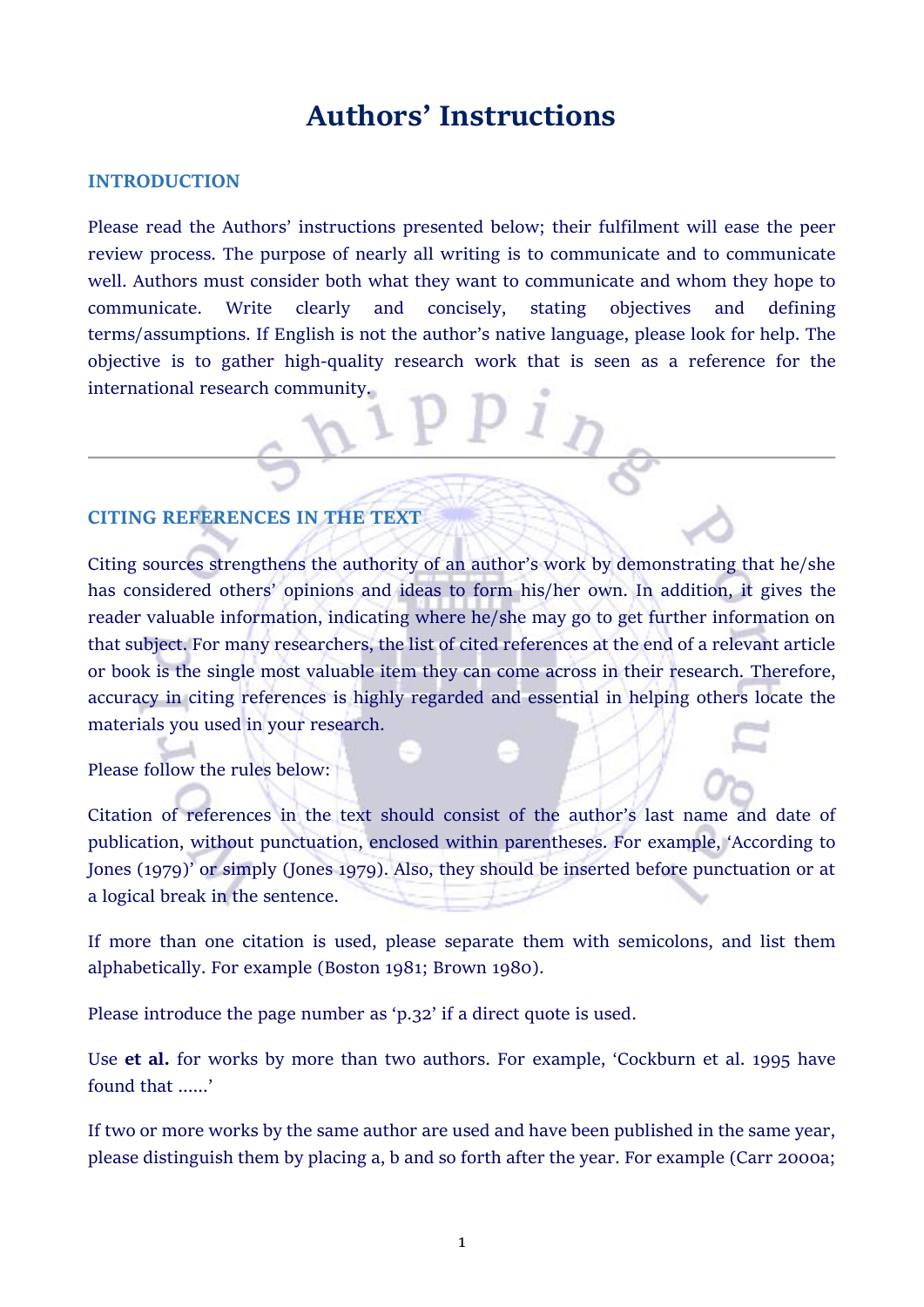Carr 2000b). In the reference list provided at the end of the paper, they should be listed as follows:

- Carr, N. G. 2000a. Hypermediation: commerce as clickstream, Harvard Business Review 78(1), pp.46-47.
- Carr, N. G. 2000b. Business and the internet. Boston: Harvard.

In the presence of legal cases, the name of the case is italicised, and the year is placed in brackets as follows "The State of New South Wales v. The Commonwealth (1915) 20 CLR 54. For a specific page reference use the word 'at' instead of p. as follows "Greutner v. Everard (1960) 103 CLR 177 at 181".

Legal cases are only to be included in the reference list if they are essential to understanding the work. In this case, it is recommended to list all cases separately under a "Cases" subheading.

## **REFERENCES AT THE END OF THE PAPER**

List alphabetically all the references used in the text body of your paper. The following guidelines should be used when listing references at the end of the Paper:

#### **1. BOOKS**

Kotler, P. (1997). *Marketing Management: Analysis, Planning, Implementation and Control*. Upper Saddle River, NJ: Prentice-Hall.

## **2. CHAPTER IN A BOOK**

Buckley, P.J. and Casson, M. (1986). A theory of cooperation in international business, in: Contractor, F.J. and Lorange, P. (eds) (1988) *Cooperative Strategies in International Business - Joint Venture and Technology Partnerships Between Firms*. Lexington, Mass: Lexington Books, pp.31-53.

#### **3. ARTICLE IN A JOURNAL**

Ang, L. and Taylor, B. (2005). Managing customer profitability using portfolio matrices. *Journal of Database Marketing & Customer Strategy Management*, 12(5), pp.298-304.

#### **4. CONFERENCE PROCEEDINGS**

Wang, R. and Ying, S. H. (2002). Internet marketing management in the B2B e-business. In: Xia, G. P. ed. *Proceedings of the sixth China-Japan international conference on industrial management*. Xian. China: China Aviation Industry Press. pp.386-390.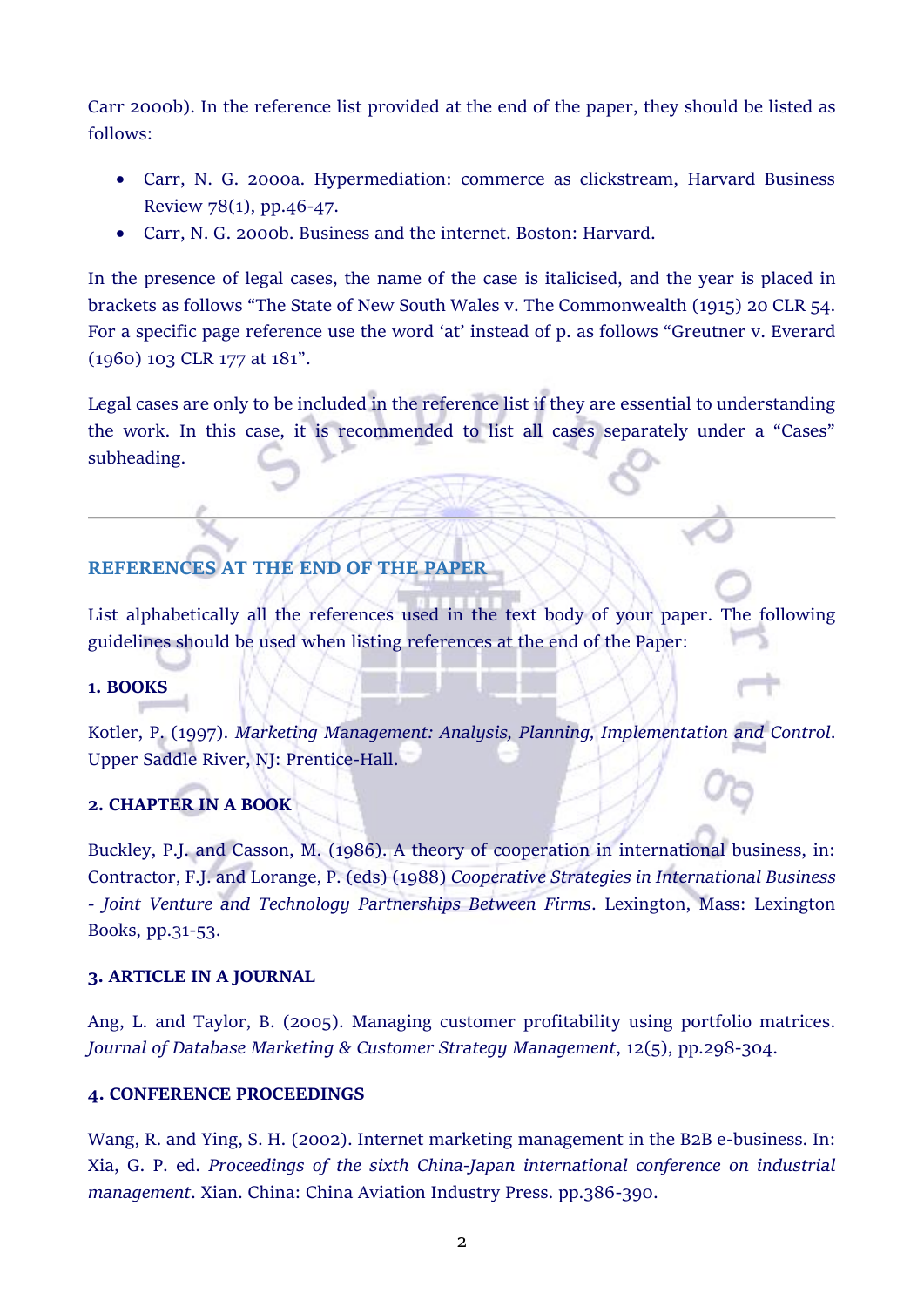Asakura, Y., and Sasaki, T. (1990). Formulation and feasibility test of optimal road network design model with endogenously determined travel demand. *Proceedings of the 5th World Conference on Transport Research, Yokohama*, Japan, July, pp.351-365.

#### **5. REPORT**

European Commission (2004). *First report on the implementation of the internal market strategy 2003-2006*. Luxembourg: Office for Official Publications of the European Communities.

Tan, H., Gershwin, S., and Athans, M. (1979). *Hybrid optimisation in urban traffic networks*. MIT Report Dot-TSC-RSPA-79-7. Cambridge, MA: MIT Press.

### **6. UNPUBLISHED LITERATURE**

Yang, H., Bell, M. G. H., and Meng, Q. (1997). *Equilibrium zone reserve capacity under network capacity constraints*. Working paper, The Hong Kong University of Science and Technology.

#### **7. UNPUBLISHED PHD THESIS**

Garcia-Sierra, A. (2000). *An investigation into electronic commerce potential of small to medium-sized enterprises*. Unpublished PhD Thesis. Cardiff University.

#### **8. MIMEO**

provents.

Bond, S. A., Hwang, S., Lin, Z. and Vandell, K. (2005) *Marketing Period Risk in a Portfolio Context: Theory and Empirical Estimates from the UK Commercial Real Estate Market*. Cambridge, UK: Department of Land Economy, University of Cambridge (mimeo)

#### **9. NEWSPAPER / MAGAZINE**

Smith, A. (1996). Labour ditches plans to re-regulate buses. *Financial Times*, 30 December.

#### **10. WEB DOCUMENT**

Thompson, B. (2006). *Why the net should stay neutral*. [WWW] <URL: http://news.bbc.co.uk/1/hi/technology/4594498> [Accessed 17 February 2006.]

#### **11. CD-ROM**

Ward, M. 1997. Business in space. *New Scientist on CD ROM*, Vol. 154 No. 2083 Inside Science [CD ROM]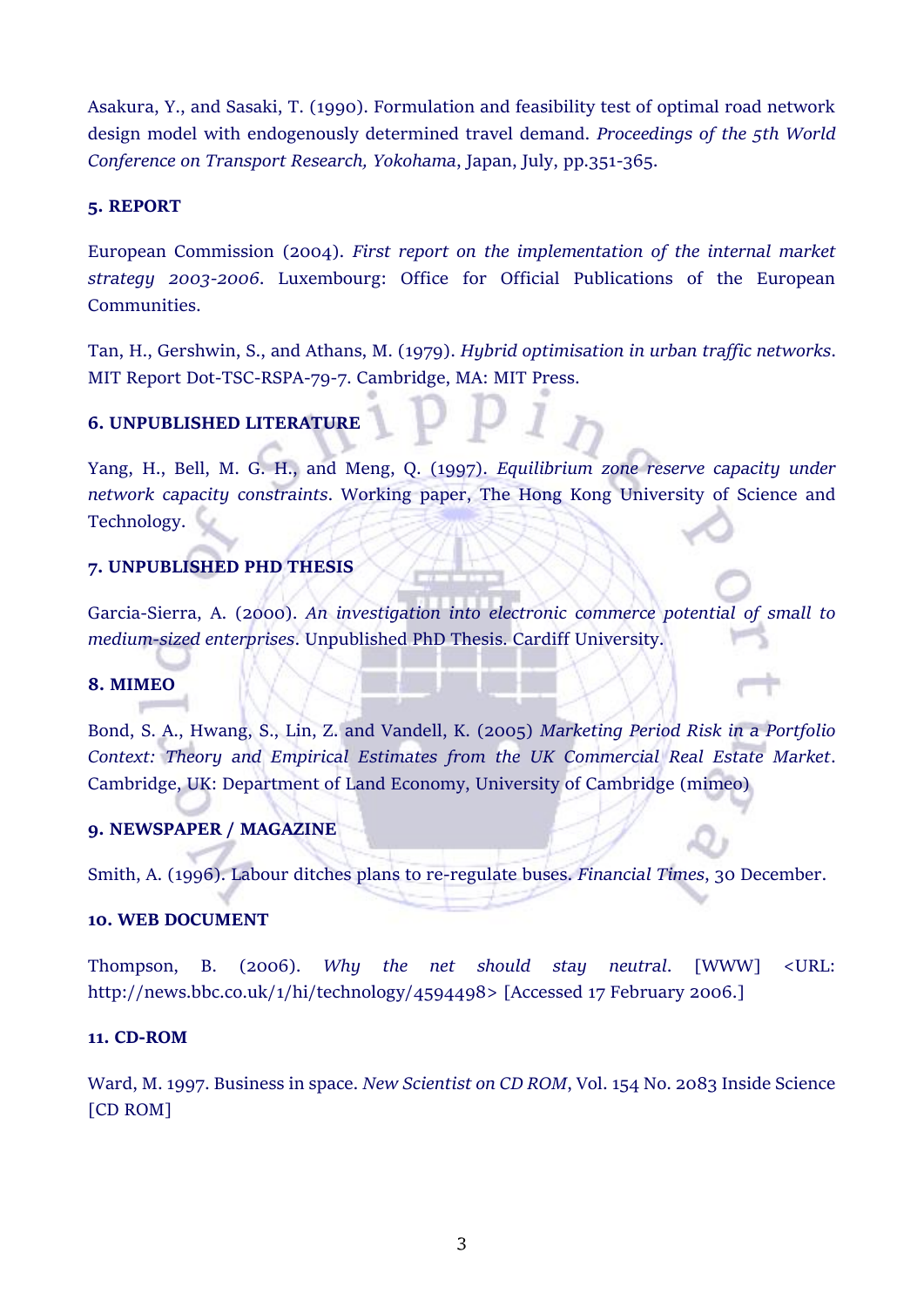#### **12. SPEECH**

Blair, A. (2003) *Britain in the World*. Speech to FCO Leadership Conference. London, 7 January.

#### **13. LEGAL CASE**

*The State of New South Wales v. The Commonwealth* (1915) 20 CLR 54.

#### **EQUATIONS**

When dealing with 'Equations', the following issues must be considered:

- 1. Equations should be written with the same word processor (MS Word) as the rest of the text;
- 2. Hand-written symbols and notation(s) should be avoided; and
- 3. Equations must be numbered sequentially with their numbers in parentheses and right justified.

## **TABLES AND FIGURES**

When dealing with 'Tables and Figures', the following issues must be considered:

- 1. They are to be numbered sequentially and must have an explanatory title aligned centre above the table.
- 2. They should be referred to in the text as follows: Figure 1, Table 1. Example: 'As seen in Table 1 (Figure 1 or Graph 1)'. Do not use abbreviations such as Tab., fig. or Fig.
- 3. Introduce Tables and Figures where appropriate so make the paper review and reading easier.
- 4. Introduce the source of data. This must be aligned centre below the Tables and Figures.

#### **NUMERIC SCALES**

Reading numbers is not easy. Countries use different scales to create the names of big numbers.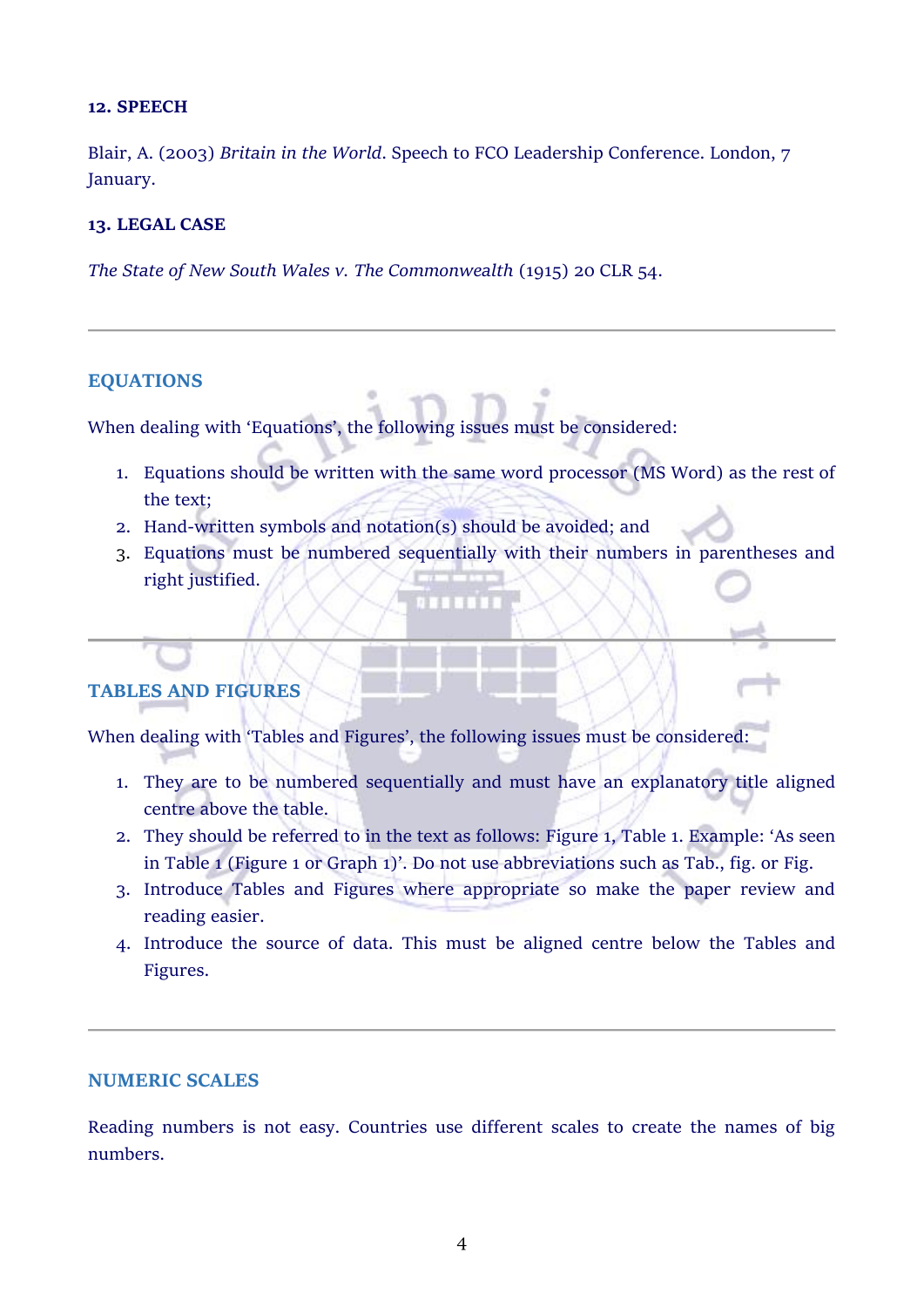The most used scales are the **short numeric scale** and the **long numeric scale**. However, there are differences between the two of them. For instance, for numbers less than 1,000,000,000 (10<sup>9</sup> ), the two scales are similar; however, the two systems differ for numbers greater than or equal to 1,000,000,000 (109). The long scale is more descriptive because it is more divided.

#### **1. Short Numeric Scale**

In the short scale, every new word greater than a million is one thousand times bigger than the previous term; the digits are grouped by three in this scale. So, for example, one million is 10<sup>6</sup>, and one billion is 10<sup>9</sup>. The next scale word is one trillion, which is 10<sup>12</sup>.



Source:<https://www.languagesandnumbers.com/articles/en/long-and-short-numeric-scales/>

#### **2. Long Numeric Scale**

In the long scale, every new word greater than a million is one million times bigger than the previous term. In this scale, the digits are grouped by six. For example, one million is  $10^6$ , one thousand million is 10<sup>9</sup>, and one billion is then 10<sup>12</sup>. One trillion jumps to the 10<sup>18</sup> position, as the previous scale position,  $10^{15}$ , is occupied by another name matching one thousand billion, and the two-naming series go on alternatively.



Source:<https://www.languagesandnumbers.com/articles/en/long-and-short-numeric-scales/>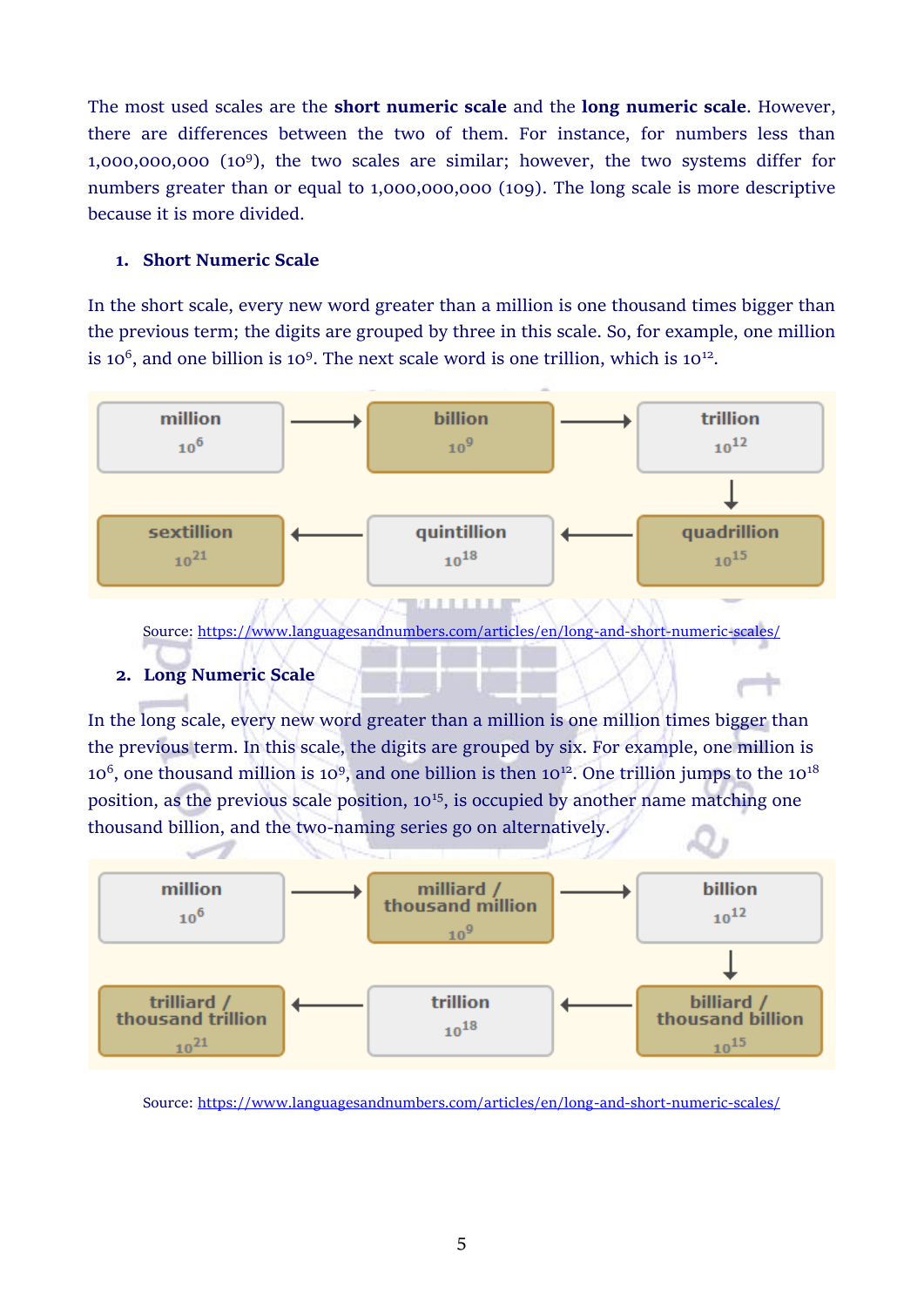The relationship between the numeric values and the corresponding names in the Numeric Scales is as follows:

| Value in<br>scientific<br>notation | Value in positional notation      | <b>Short scale</b><br><b>Name</b> | Long scale<br><b>Name</b> | Long scale<br><b>Alternative</b><br>name |
|------------------------------------|-----------------------------------|-----------------------------------|---------------------------|------------------------------------------|
| 100                                | 1                                 | one                               | one                       |                                          |
| 10 <sup>1</sup>                    | 10                                | ten                               | ten                       |                                          |
| 10 <sup>2</sup>                    | 100                               | hundred                           | hundred                   |                                          |
| 10 <sup>3</sup>                    | 1,000                             | thousand                          | thousand                  |                                          |
| 10 <sup>6</sup>                    | 1,000,000                         | million                           | million                   |                                          |
| 10 <sup>9</sup>                    | 1,000,000,000                     | billion                           | thousand million          | milliard                                 |
| $10^{12}$                          | 1,000,000,000,000                 | trillion                          | billion                   |                                          |
| $10^{15}$                          | 1,000,000,000,000,000             | quadrillion                       | thousand billion          | billiard                                 |
| $10^{18}$                          | 1,000,000,000,000,000,000         | quintillion                       | trillion                  |                                          |
| $10^{21}$                          | 1,000,000,000,000,000,000,000     | sextillion                        | thousand trillion         | trilliard                                |
| $10^{24}$                          | 1,000,000,000,000,000,000,000,000 | septillion                        | quadrillion               |                                          |

Therefore, Authors are welcomed to identify which of the above-mentioned Scales they use.

## **STYLE**

All submitted Abstracts / Full Papers / Extended Abstracts (if applicable) to be written either in British or American English, but not a mixture of both, are accepted.

Clearly explain or avoid terminology that may be meaningful only to a local or national audience.

Use single 'quotes' for quotations instead of double "quotes" unless the 'quote is "within" another quote'.

Punctuation should follow the British style, e.g. 'quotes precede punctuation'.

All abbreviations/acronyms used in the abstract and/or text should be spelt out the first time they are introduced. Thereafter abbreviations/acronyms can be used if appropriate.

The '&' should not be used except for the publisher's names.

Numbers in the text should take the following forms:

- For numbers above ten, write 300, 3000, 30000.
- Spell out numbers equal or below 10 unless used with a unit of measure. For example, nine pupils but 9 mm.
- For decimals, use the form 0.04, not .04.